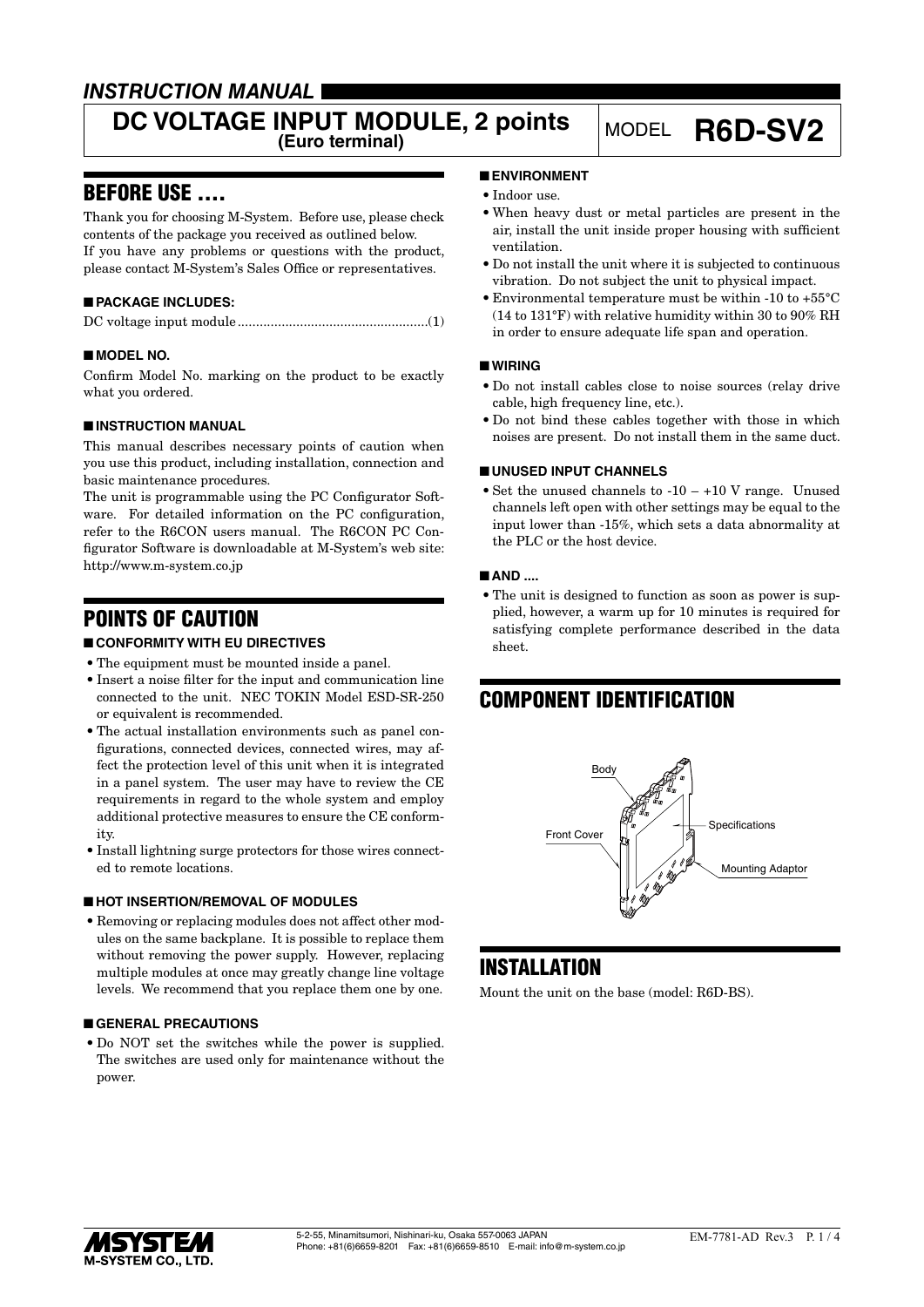### EXTERNAL VIEWS

**• Front View (cover opened) • Side View**







#### ■ **INDICATOR LED**

| ID     | <b>COLOR</b>      | <b>FUNCTION</b>                                        |
|--------|-------------------|--------------------------------------------------------|
|        |                   |                                                        |
| Power  | OFF               | Power supply is off                                    |
|        | Green ON          | Power supply is on.                                    |
| Status | OFF               | Standing by (at the startup)<br>or communication error |
|        | Green ON          | Normal communication                                   |
|        | Green blink       | Configuration mode                                     |
|        | Red ON            | DIP switch error                                       |
|        | Red blink         | Parameter error                                        |
|        | 2 sec. interval   |                                                        |
|        | Red blink         | Analog input overrange                                 |
|        | 0.5 sec. interval | $(\leq -15\% \text{ or } \geq 115\%)$                  |

### ■ **MODULE ADDRESS**

Module address is selectable between 0 and 31. Choose 0 or 16 with SW1 for offsetting the address selected with SW2 (0 to F, hexadecimal).

The module's slot position on the base and the module address are not necessarily correlated.

| <b>ADDRESS</b>          | SW <sub>1</sub> | SW <sub>2</sub> | <b>ADDRESS</b> | SW <sub>1</sub> | SW <sub>2</sub> |
|-------------------------|-----------------|-----------------|----------------|-----------------|-----------------|
| 0                       | 0               | 0               | 16             | 16              | $\bf{0}$        |
| 1                       | 0               | 1               | 17             | 16              | 1               |
| 2                       | 0               | 2               | 18             | 16              | 2               |
| 3                       | 0               | 3               | 19             | 16              | 3               |
| $\overline{\mathbf{4}}$ | 0               | 4               | 20             | 16              | $\overline{4}$  |
| 5                       | 0               | 5               | 21             | 16              | 5               |
| 6                       | 0               | 6               | 22             | 16              | 6               |
| 7                       | 0               | 7               | 23             | 16              | 7               |
| 8                       | 0               | 8               | 24             | 16              | 8               |
| 9                       | 0               | 9               | 25             | 16              | 9               |
| 10                      | 0               | A               | 26             | 16              | A               |
| 11                      | 0               | B               | 27             | 16              | B               |
| 12                      | 0               | $\mathbf C$     | 28             | 16              | $\mathbf C$     |
| 13                      | 0               | D               | 29             | 16              | D               |
| 14                      | 0               | E               | 30             | 16              | Е               |
| 15                      | 0               | F               | 31             | 16              | F               |

### ■ **OPERATING MODE**

(\*) Factory setting

**• Configuration Mode**

| <b>CONFIGURATION MODE</b> | SW3-8                            |
|---------------------------|----------------------------------|
| DIP SW $(*)$              |                                  |
| PC.                       |                                  |
|                           | $\blacksquare$ = ON, Blank = OFF |

### **• INPUT RANGE**

|                        | <b>INPUT1</b>   |                |                 | <b>INPUT 2</b> |   |                                  |
|------------------------|-----------------|----------------|-----------------|----------------|---|----------------------------------|
| <b>RANGE</b>           | SW <sub>3</sub> |                | SW <sub>3</sub> |                |   |                                  |
|                        | 1               | $\overline{2}$ | 3               | 4              | 5 | 6                                |
| $-10 - +10$ V DC $(*)$ |                 |                |                 |                |   |                                  |
| $-5 - +5$ V DC         |                 |                |                 |                |   |                                  |
| $-1 - +1$ V DC         |                 | ٠              |                 |                |   |                                  |
| $0 - 10$ V DC          | п               | ٠              |                 | н              |   |                                  |
| $0-5$ V DC             |                 |                |                 |                |   |                                  |
| $1-5$ V DC             | ш               |                | ٠               | ш              |   |                                  |
| $0-1$ V DC             |                 | ■              |                 |                |   |                                  |
| $-0.5 - +0.5$ V DC     |                 |                |                 |                |   |                                  |
|                        |                 |                |                 |                |   | $\blacksquare$ = ON. Blank = OFF |

Note: Be sure to set unused SW 3-7 to OFF.

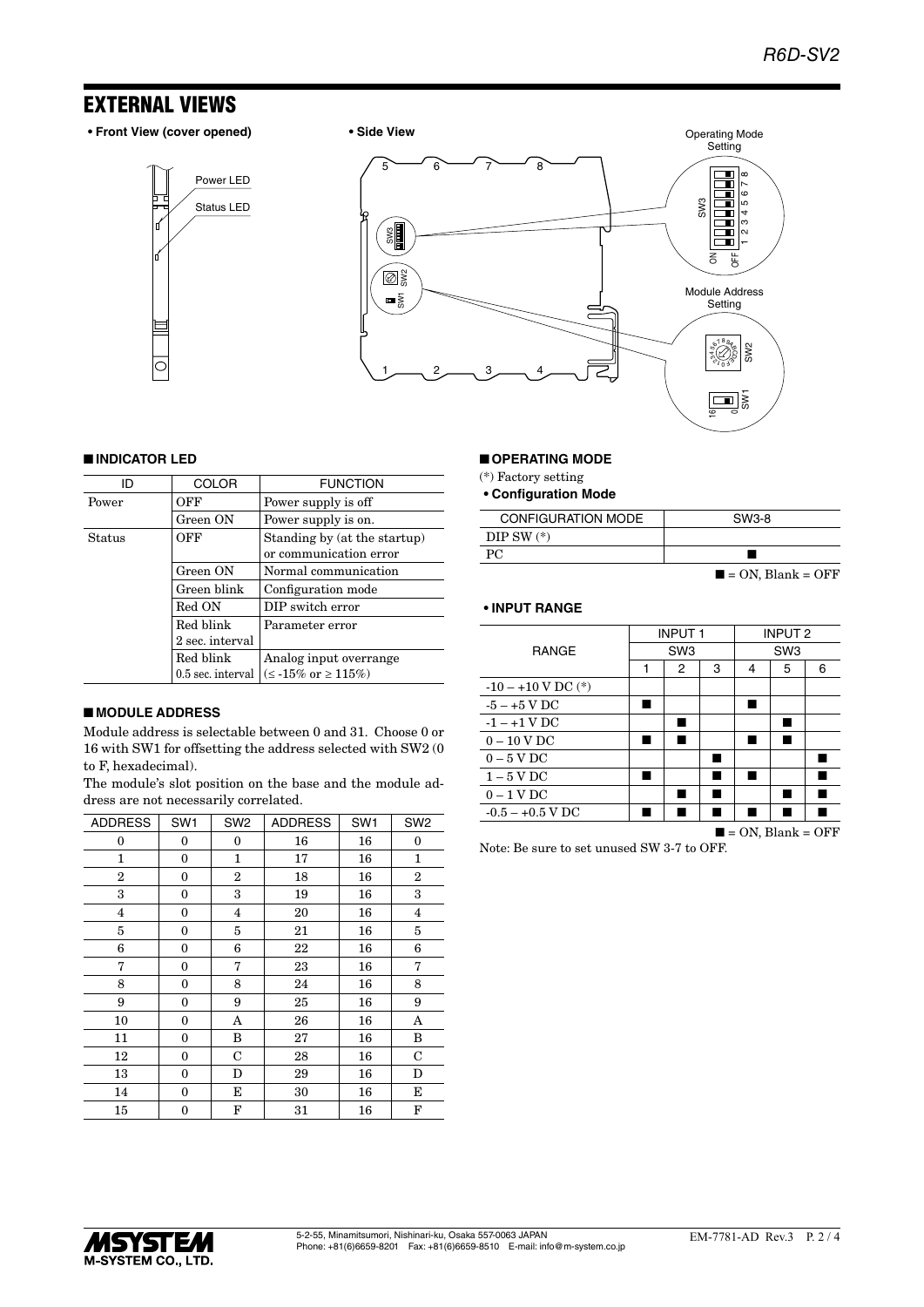### TERMINAL CONNECTIONS

Connect the unit as in the diagram below or refer to the connection diagram on the side of the unit.

### ■ **EXTERNAL DIMENSIONS unit: mm (inch)**



### ■ **CONNECTION DIAGRAM**



**• Wide span**: -10 – +10 V DC, -5 – +5 V DC, 0 – 10 V DC, 0 – 5 V DC, 1 – 5 V DC

**• Narrow span**: -1 – +1 V DC, -0.5 – +0.5 V DC, 0 – 1 V DC

#### ■ **WIRING INSTRUCTIONS**

- Applicable wire size<br>Solid:  $0.2$  to  $2$ .
- Solid: 0.2 to 2.5 mm<sup>2</sup> (0.55 to 1.75 dia.)
- Stranded: 0.2 to 2.5 mm<sup>2</sup> (Tinning wire ends may cause contact failure and therefore is not recommended.)
- Ferruled: 0.2 to 1.5 mm2 (0.55 to 1.35 dia.)
- • Expose wire conductors by 8 mm (0.31").